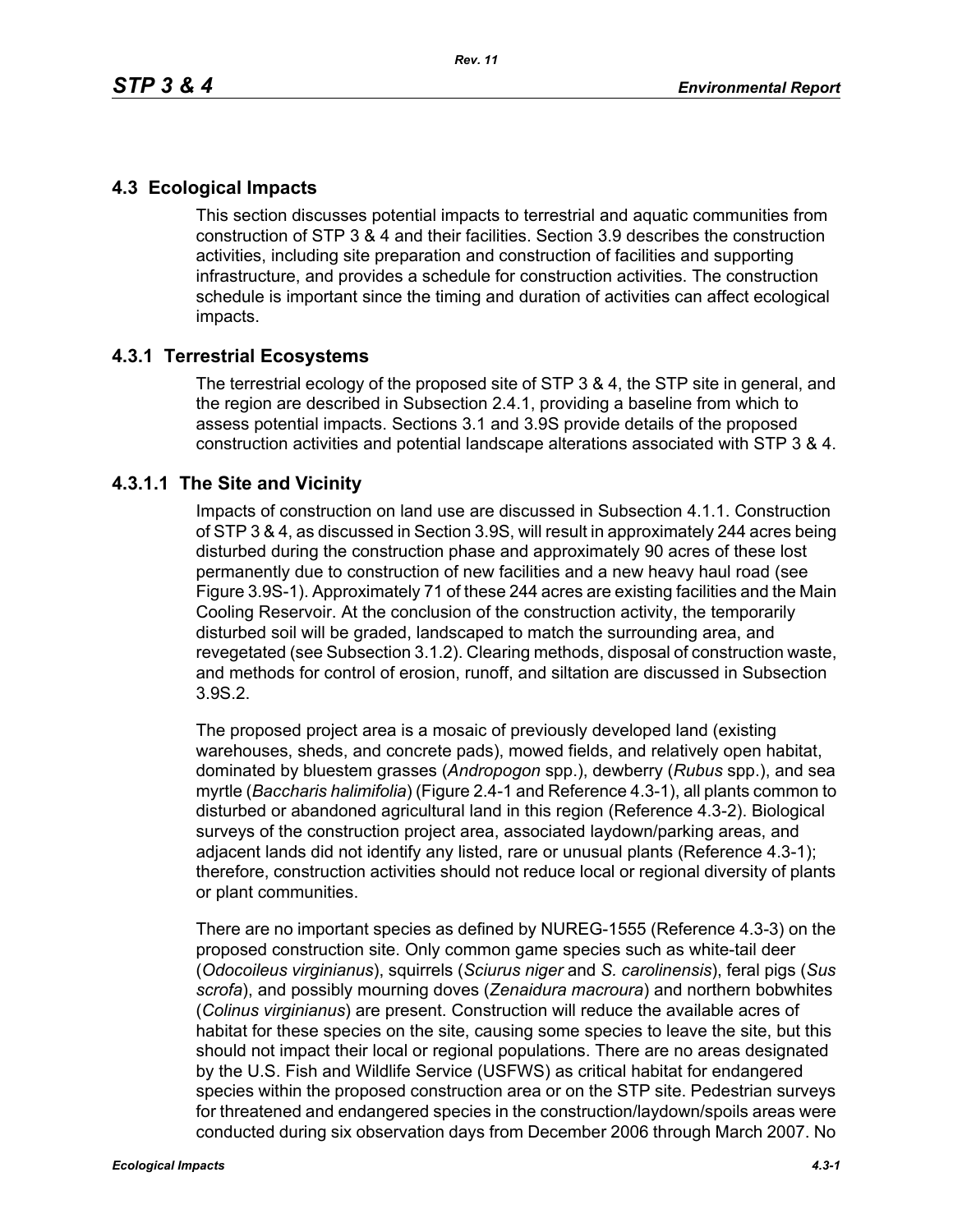federal or state-listed threatened or endangered species, critical habitat, or suitable habitats associated with potential species were observed during those surveys (Reference 4.3-1).

Three listed species (bald eagle, brown pelican, and alligator) have been observed within the STP site (see Subsection 2.4.1). The Texas Prairie Wetland Project is located several hundred yards from the STP 3 & 4 site, but given the distance from the construction site and the limited duration of the construction activities, the long-term presence of waterbirds on the site should not be impacted by construction. Therefore, STP 3 & 4 construction activities should have no impact on important species, including threatened and endangered terrestrial species. There are no other known federal or state projects within the region that could affect or potentially affect the same threatened and endangered species (or their habitats) that exist on or near the STP site. STPNOC has initiated consultations with the USFWS, the National Oceanic and Atmospheric Administration Fisheries Service, and Texas Parks and Wildlife Department (TPWD) regarding endangered and threatened species (Reference 4.3-4, Reference 4.3-5, and Reference 4.3-6).

Based on information received from the TPWD, an active bald eagle nest is located on the STP site near its eastern boundary. Although recently delisted under the Endangered Species Act (Reference 4.3-7), the bald eagle remains protected under the Bald and Golden Eagle Protection Act (References 4.3-7). On June 1, 2007, new national management guidelines for bald eagles, which established a single recommended protection zone to extend out 660 feet from each eagle nest, were enacted for all bald eagles in the lower 48 states (Reference 4.3-8). No activities related to construction of STP 3 & 4 will occur within one mile of the eagle nest.

As discussed in Subsection 2.4.1, the STP site lies within a major migratory corridor for neotropical migrants and other birds. Radar studies indicate that floodplain forests and other forested wetlands are important stopover habitats. These habitats on the STP site will not be impacted by construction activities associated with Units 3 & 4 and, thus, construction impacts on migratory birds should not be significant.

# **4.3.1.1.1 Wetlands**

The status of wetlands within or near the construction footprint (including laydown and spoil areas) was assessed by ENSR in 2006/2007 (Reference 4.3-1). ENSR used U.S. Army Corps of Engineers 1987 wetland delineation criteria to classify the sites, based on environmental parameters such as hydrology, soils, and vegetation, as well as history of land use. Subsequent to these initial studies, STPNOC requested the USACE to make a Preliminary Jurisdictional Determination of all wetlands, including those previously identified, which would potentially be impacted by the construction and operation of Units 3 & 4. This determination request exceeded the area originally surveyed by ENSR. Twenty-nine wetlands ranging in size from 0.07 acres to 3.78 acres were identified and delineated in the field. The boundary coordinates were collected using GPS sub-meter technology and provided to the construction planning engineers for use in ensuring maximum avoidance and minimal impacts to these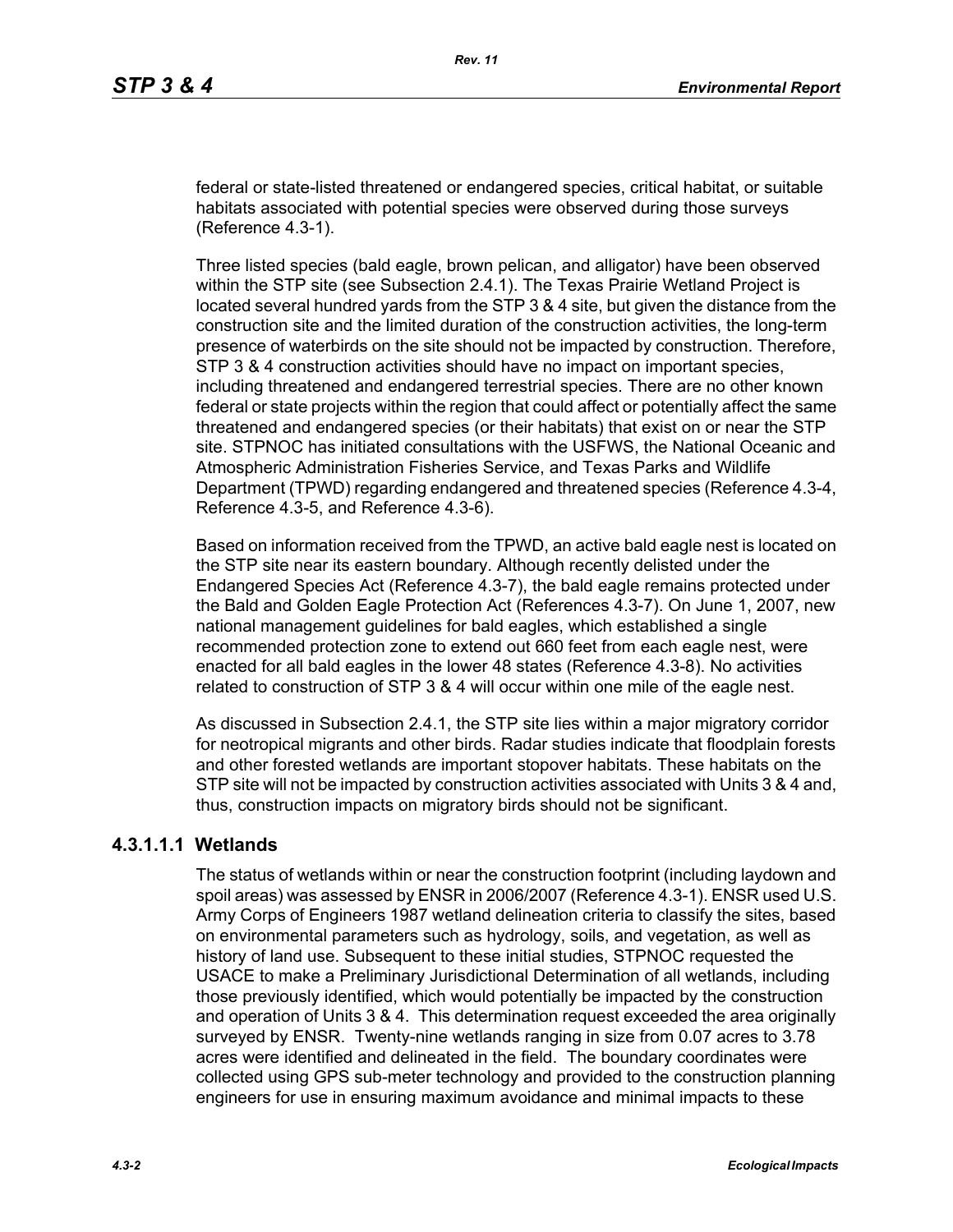sensitive sites. Each of these 29 sites will be avoided during the construction phase, thus limiting direct impacts (see Figure 3.9S-1).

Several surface water and storm water drainage ditches are likely to be impacted and/or filled during construction. The east-west drainage ditch (Figure 2.4-3) in the power block footprint is approximately 8 to 10 feet wide, and approximately 4 to 5 feet deep, although the water is normally restricted to a more narrow channel (approximately 2 to 4 feet wide) approximately 1 to 2 feet deep. This ditch has several perpendicular ditches draining into it from the industrial land between the ditch and the berm. Portions of the ditch margins are mowed to the water level, other portions are vegetated with small shrubs (primarily sea myrtle) and semiaquatic grasses/rushes. This ditch will be relocated 650–700 feet north of its present position, just north of the new power block, and should impact only approximately 7 acres of scrub/shrub habitat and less than 0.5 acres of maintained/disturbed land.

Another man-made ditch within the construction area is Little Robbins Slough (Figure 2.4-1). Its upstream reaches are found in the proposed borrow and spoils area, and it then flows south past the western edge of the Main Cooling Reservoir (MCR) toward the marsh. This slough was relocated to its present location during STP 1 & 2 construction in the late 1970s to replace the drainage function of the original slough that was filled to create the MCR (Reference 4.3-2). STP is committed to employing best construction management practices (see Subsection 3.9S.2) to reduce the amount of construction-area erosion and limit the sediment entering the site drainages, such as Little Robbins Slough, thus minimizing downstream sedimentation effects on flora and fauna. Aside from Little Robbins Slough, other storm water and surface water ditches created on historically upland habitat were routinely maintained and thus were not considered jurisdictional waters (Reference 4.3-1).

#### **4.3.1.1.2 Other Construction Impacts**

Noise is another potential construction-related activity that could impact wildlife at the proposed STP 3 & 4 construction site. Although noise levels in construction areas can be high (up to 100 dBA at 100 feet from sources of noise) and of varying duration, these high local noise levels would not be expected to propagate far beyond the boundaries of the construction site (Reference 4.3-9). Table 3.9S-2 shows the rapid attenuation of construction noise over relatively short distances. For example, at 400 feet from the source of 100 dBA construction noise, noise levels have generally dropped to 60–80 dBA, below levels known to startle small mammals and waterfowl (Reference 4.3-9). Even with this attenuation, some displacement of local small mammals and birds due to noise is expected during construction activities. This displacement may be permanent for some species and temporary for others. These impacts are considered SMALL, generally short-term, localized, and not ecologically significant.

Avian mortality because of collisions with man-made structures is sometimes a concern with very tall structures, although it varies relative to species characteristics such as size, flight behavior, and habitat use, and other characteristics including weather, landscape features, and size/type of equipment/structures (Reference 4.3- 10). While poor conditions occasionally result in major bird kills, such mortalities are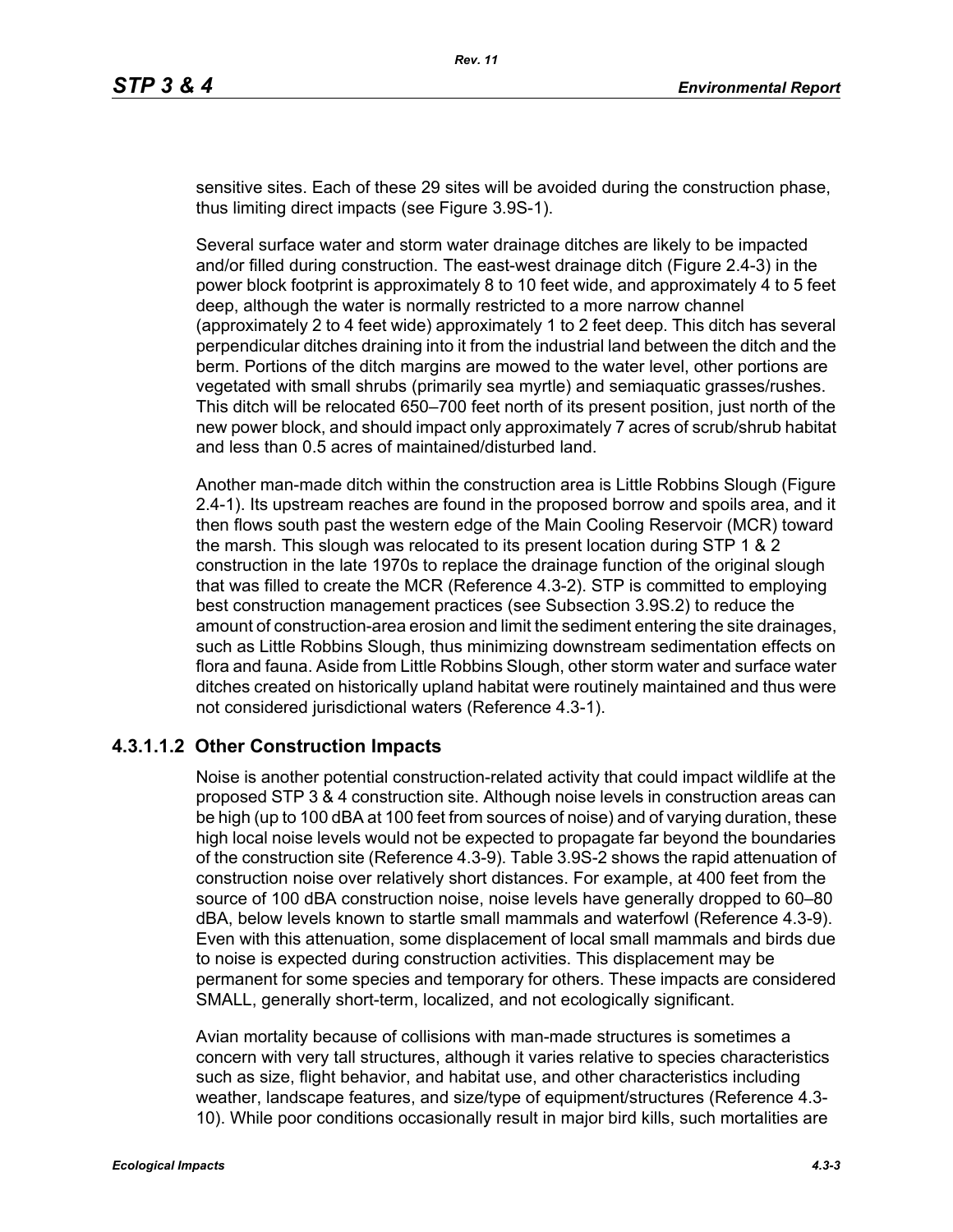not thought to significantly impact common/abundant bird species. STP 1 & 2 have not experienced any such major bird kills. The proposed facilities are similar to existing STP facilities and there should be little additional impact. Avian collisions during STP Units 3 & 4 construction should be negligible and these impacts SMALL.

Light Pollution during facility construction and operation can disorient flying birds and bats. To the extent possible, at night, unnecessary lights will be turned off, lights will be directed downward or hooded, and lower-powered lights will be used to minimize impacts on wildlife. Given these suggested mitigation techniques and the sparseness of wildlife populations is the construction areas, impacts of lights are considered SMALL.

### **4.3.1.1.3 Transmission Corridors**

As discussed in Subsection 2.2.2, there are no new transmission corridors for STP 3 & 4; however, some upgrading of transmission line conductors would be necessary on one 20-mile long right-of-way. There would be small ecological impacts associated with noise/movement of construction equipment and workers involved in changing out conductors and installing replacement towers. This kind of work normally involves a crew with several flatbed "conductor trucks" (carrying large cable spools) and large bucket trucks. A variety of birds, small mammals, and larger mammals (white-tailed deer) could be disturbed by this activity, but the impact of this disturbance in most circumstances would be minor—animals moving away or avoiding the area for several days while crews are working. Many of the STP-associated transmission lines traverse mostly agricultural lands (Reference 4.3-11), thus there would be few animals using the corridors for activities other than foraging or possibly resting. Nesting of some ground-nesting birds (e.g., Northern bobwhite, wild turkeys, meadowlark, horned lark, killdeer) in adjacent habitats could be disrupted temporarily if these species are present and if the work is carried out during the spring/early summer nesting period. If work is carried out in the non-nesting periods, impacts to birds will be SMALL and negligible.

#### **4.3.1.2 Summary**

In summary, construction will result in the loss of approximately 170 acres of some common habitats for local wildlife, although the impacts cannot be quantitatively assessed because population data for species on and near the STP site are not available. Construction activities should not reduce local biodiversity or impact threatened or endangered species. Potential impacts of construction noise and bird collisions during construction should be negligible. Therefore, construction-related impacts to terrestrial resources are considered SMALL.

#### **4.3.2 Aquatic Ecosystems – Construction Impacts**

Section 3.9S includes a footprint of the proposed construction area, a description of construction methods, and a proposed construction schedule.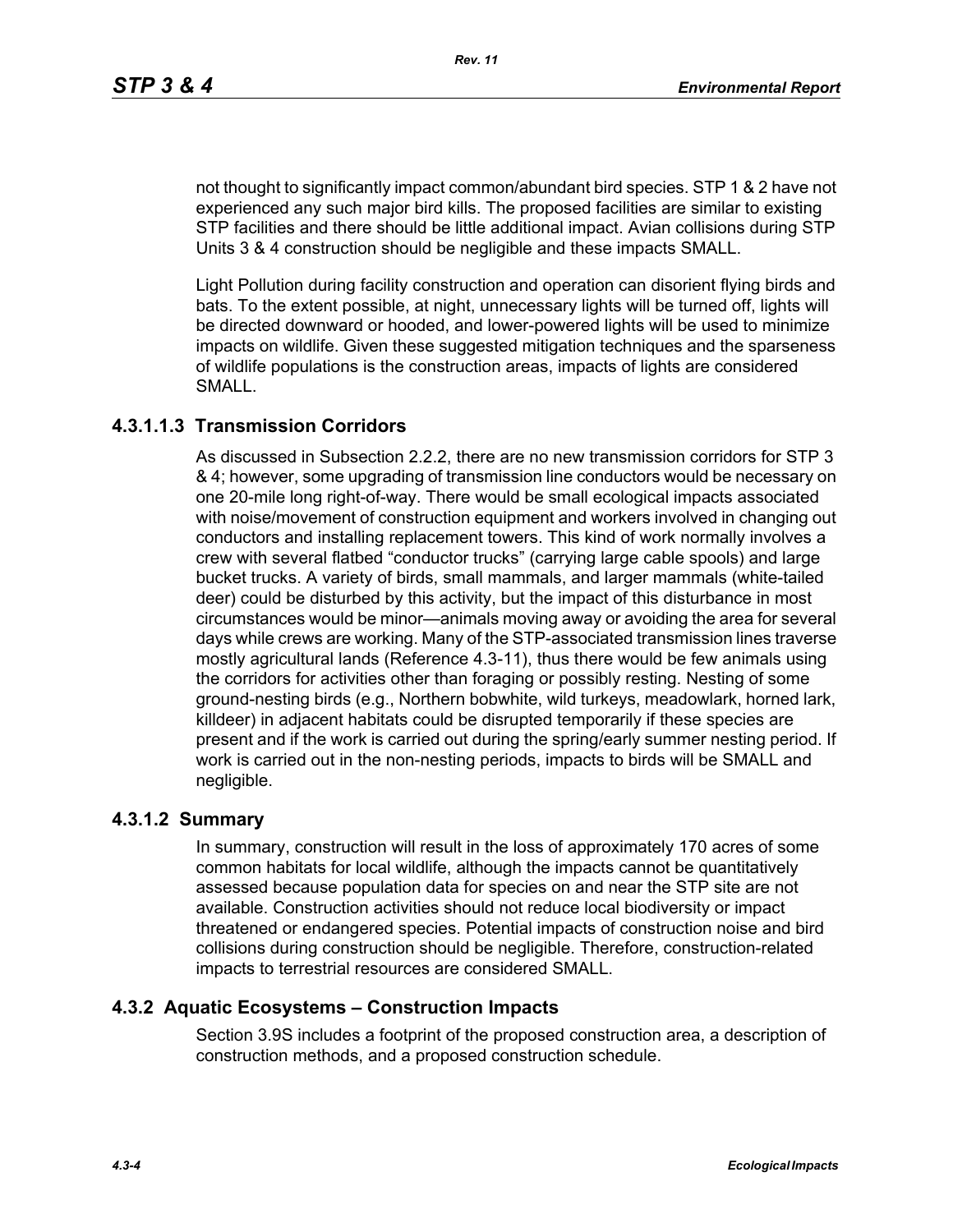### **4.3.2.1 Impacts to Impoundments and Streams**

Construction impacts on aquatic habitats in the immediate area, which range from temporary disturbance to permanent loss, are described in this section. As discussed in Subsection 4.2.1, the following surface water bodies are on or near the site:

- **EXALLET A** Little Robbins Slough, which drains into a coastal marsh north of Matagorda Bay
- **Drainage areas associated with two unnamed sloughs**
- **Main Cooling Reservoir (7000 acres)**
- **Essential Cooling Pond (47 acres)**
- Kelly Lake (34.4 acres) and the slough that feeds it

Numerous drainage ditches are also likely to be disturbed by construction activities.

As discussed in Subsection 3.9S.3.10, a permanent sheet pile cofferdam will be installed on the east and west side of the north separation dike of the MCR to facilitate construction of the new intake and pumphouse for STP 3 & 4, while a temporary cofferdam will be erected on the interior of the MCR embankment to facilitate installation of the discharge structure. Installation of these cofferdams and associated dewatering systems would allow earth-moving and construction equipment to operate on dry ground, which is more efficient than working "blind" from shore or barge. This also provides the added benefit of reducing the potential for erosion and sedimentation. Sediment and soil removed would be transported to an onsite spoils area in an upland area in the southwest portion of the site, preventing this material from moving into site wetlands and watercourses. The areas up-slope and adjacent to the new circulating water intake/discharge construction area will be stabilized with erosioncontrol devices appropriate to soil type and terrain to ensure that soil loosened by heavy equipment is not carried into the MCR with storm water runoff. When construction has been completed, the disturbed areas will either be rip-rapped or seeded with a mixture of grasses and legumes to establish a perennial vegetative cover and prevent erosion. Although best construction management practices will be employed during construction of the cofferdams and intake/discharge structures, some erosion and sedimentation is to be expected in the immediate area of construction during the construction period. Suspended sediment can interfere with respiration and feeding of benthic macroinvertebrates and fish, while deposited sediment can smother benthic organisms and degrade fish spawning areas. However, some benthic organisms and most juvenile and adult fish are able to leave areas with high sediment loads and move to areas offering better water quality.

The aquatic species that occur on site are ubiquitous, common, and easily located in nearby waters, as described in Subsection 2.4.2. The 1975 Final Environmental Statement (FES-CP) (Reference 4.3-12, pages 4–7) listed species common in wetlands near the site, including the grass shrimp (*Palaemonetes kadiakensis*), crayfish (several genera occur in the area) (Reference 4.3-13), blue crab (*Callinectes sapidus*), red shiner (*Cyprinella lutrensis*), mosquitofish (*Gambusia affinis*), silverband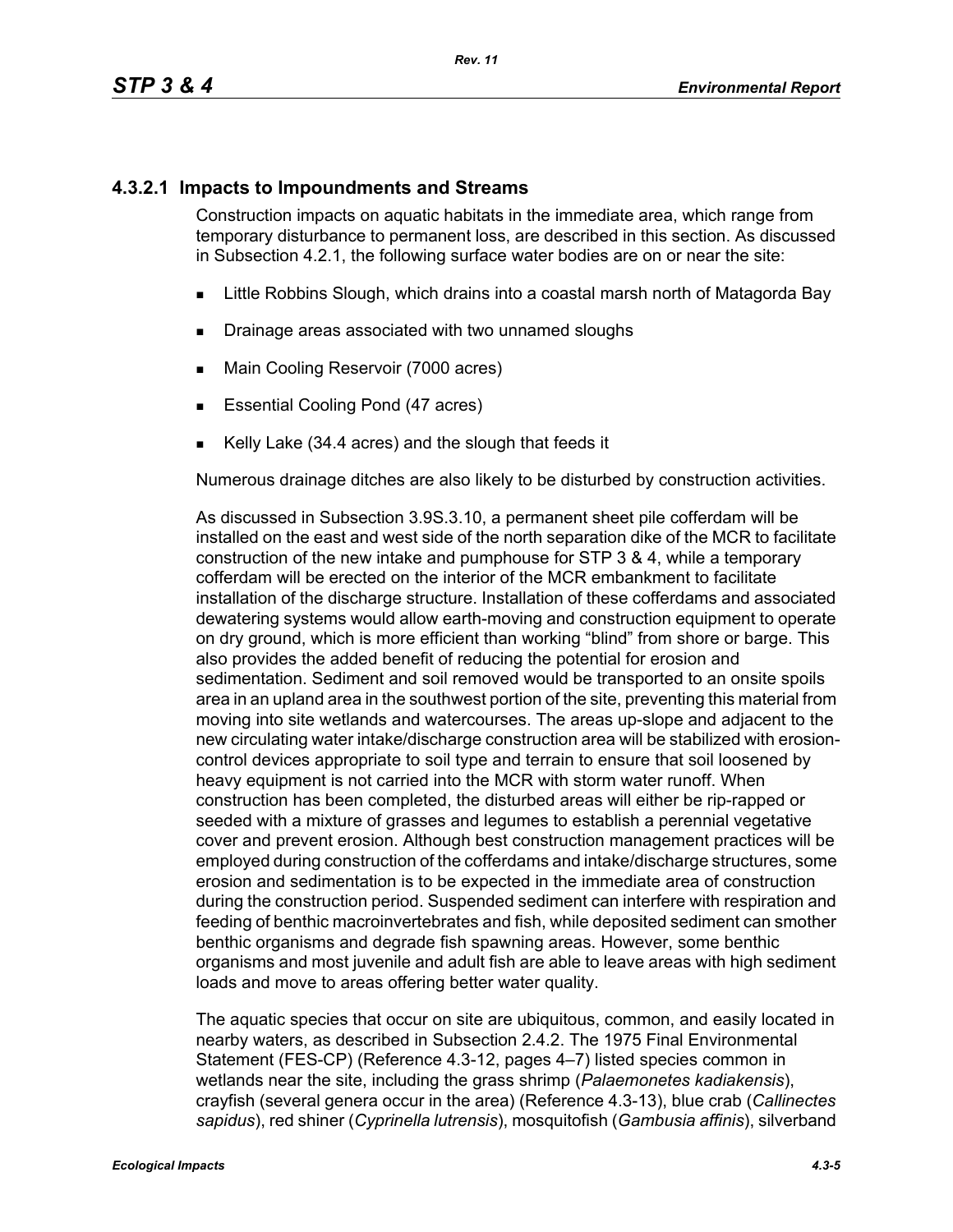shiner (*Notropis shumardi*), sailfin molly (*Poecilia latipinna*), green sunfish (*Lepomis cyanellus*), warmouth (*Lepomis gulosus*), bluegill (*Lepomis macrochirus*), white crappie (*Pomoxis annularis*), tidewater silverside (*Menidia peninsulae*), striped mullet (*Mugil cephalus*), and several species of killifish (Family Cyprinodontidae, likely *Lucania* sp. and *Fundulus* spp.). A survey of the STP 1 & 2 Essential Cooling Pond in 2002 yielded two fish species: the sailfin molly and the sheepshead minnow (*Cyprinodon variegatus*) (Reference 4.3-14). In May 2007, STPNOC commissioned a rapid bioassessment of the 1500-meter-long drainage ditch that crosses the area slated for construction (Reference 4.3-15). The bioassessment was intended to characterize the water quality and fish community of the ditch before its relocation, supporting the assessment of construction impacts. Fish collections from the STP ditch system were dominated by mosquitofish, sunfish (largemouth bass and three common *Lepomids*), sailfin molly, and sheepshead minnow. Most of these common species tend to be tolerant of salinity and temperature fluctuations, and are ubiquitous in coastal wetlands along the Gulf Coast (see Subsection 2.4.2).

In addition to the crustaceans (shrimp, crayfish, and crab) mentioned above, important aquatic invertebrate species in the wetland include the juvenile stages of flying insects. Although the wetland areas themselves are considered a sensitive and valuable resource, the particular wetlands that would be impacted on site are not substantively distinguishable from other wetland acreage in the vicinity, as discussed in Subsection 4.3.1. The 1975 FES-CP (Reference 4.3-12) indicated that the rerouting of Little Robbins Slough would cause declines in several insect populations, including midges, beetles, mayflies, biting midges, dragonflies, and damselflies. Potential impacts were considered acceptable because these ubiquitous species readily recolonize available surface waters, and so would not be lost to the area.

Several other drainages and impoundments at the site may be moderately impacted during construction. Proposed construction activities that could potentially affect onsite water bodies are described in Section 4.2. It is possible, and even likely, that some sediment would be deposited in the onsite wetlands, impoundments, and channels, with rainfall runoff during and immediately following construction. Best construction management practices would reduce the amount of erosion and sedimentation associated with construction, however, and would limit impacts to aquatic communities in down-gradient water bodies. Although unlikely, it is also possible that excavated soil placed in the proposed spoils and overflow storage area would be disturbed and move with storm water runoff into streams on site. Details of potential impacts are given in Subsection 4.2.1 and summarized here:

- **Increased runoff from approximately 111 acres of impervious surfaces for new** buildings (reactor containment building, turbine building), structures (e.g., switchyard, cooling towers), and parking lots.
- **Increased sediment loads into onsite drainages and sloughs resulting from land** clearing and disturbances for constructing infrastructure such as roads and storm water drainage systems, and disturbance of currently vegetated areas for construction laydown areas, concrete batch plants, sand/soil/gravel stockpiles, and construction-phase parking area.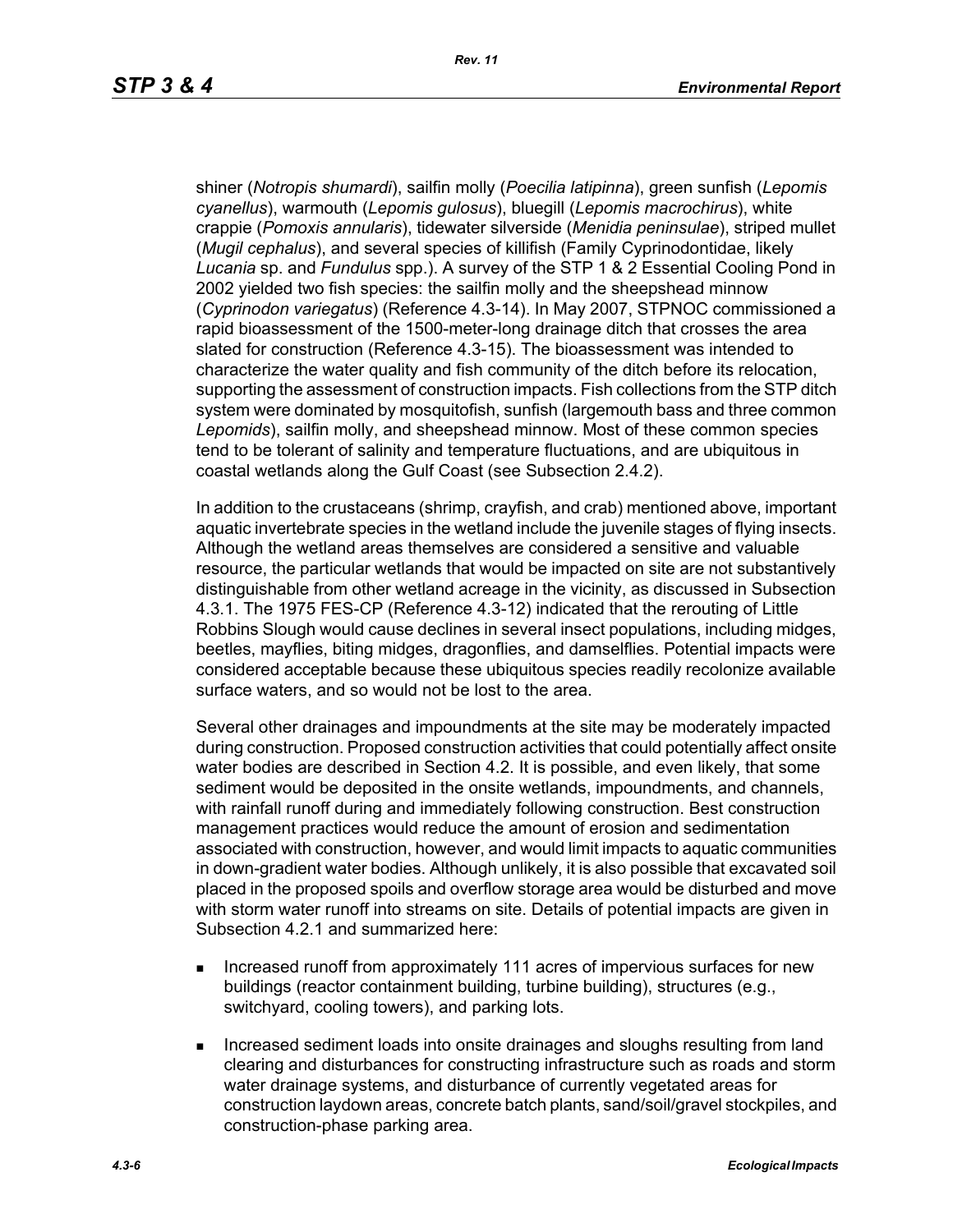Filling of one small, isolated, non-jurisdictional wetland contained in the footprint of the cooling towers.

During construction, effects to aquatic ecosystems may result from sedimentation (because of erosion of surface soil) and, to a lesser extent, spills of petroleum products. A recent report on human impacts to stream water quality listed siltation as the primary cause of stream degradation by a wide margin (Reference 4.3-16). In a nationwide survey by the USFWS on impacts to stream fisheries, sedimentation was named the most important factor (Reference 4.3-16).

Three major groups of aquatic organisms are typically affected by the deposition of sediment in streams: (1) aquatic plants, (2) benthic macroinvertebrates, and (3) fish. The effects of excess sediment in streams, including sediment generated by construction activities, are influenced by particle size. Finer particles may remain suspended, blocking the light needed for photosynthesis, and initiating a cascade of effects following from damage to primary producers. Turbidity associated with suspended sediments may reduce photosynthetic activity in both periphyton and rooted aquatic plants. Suspended particles may also interfere with respiration in invertebrates and newly hatched fish, or reduce their feeding efficiency by lowering visibility. Slightly larger particles fall out of suspension to the substrate, where they can smother eggs and developing fry, fill interstitial gaps, or degrade the quality of spawning grounds. As the gaps in the substrate are filled, habitat quality is decreased for desirable invertebrates such as Ephemeroptera, Plecoptera, and Trichoptera, and less desirable oligochaetes and chironomids become dominant. Such changes in the benthic community assemblage result in a loss of fish forage, and a subsequent reduction in fish populations (Reference 4.3-16).

Construction sites are known to contribute to erosion, which can then lead to sedimentation in streams. In addition to road construction, which contributes significantly to sedimentation, construction-related activities such as excavation, grading for drainage during and after construction, temporary storage of soil piles, and use of heavy machinery all disturb vegetation and expose soil to erosive forces. Reducing the length of time that disturbed soil is exposed to the weather is one of the most effective ways of controlling excess erosion and sedimentation (Reference 4.3- 16).

The construction contractor will avoid or minimize construction impacts to water resources through best management practices and good construction engineering practices such as storm water retention basins and silt screens. A Storm Water Pollution Prevention Plan (SWPPP) that specifies methods for control of erosion and sedimentation will be prepared before construction in accordance with guidelines provided by the Texas Commission of Environmental Quality (Reference 4.3-17).

Preventing onsite erosion by covering disturbed areas is a preferred method of controlling sedimentation. When erosion cannot be prevented entirely, intercepting and retaining sediment before it reaches a stream is a high priority (Reference 4.3-15). For example, new retention ponds and connecting drainage ditches would collect surface water runoff from the construction area, as described in Subsection 4.2.1.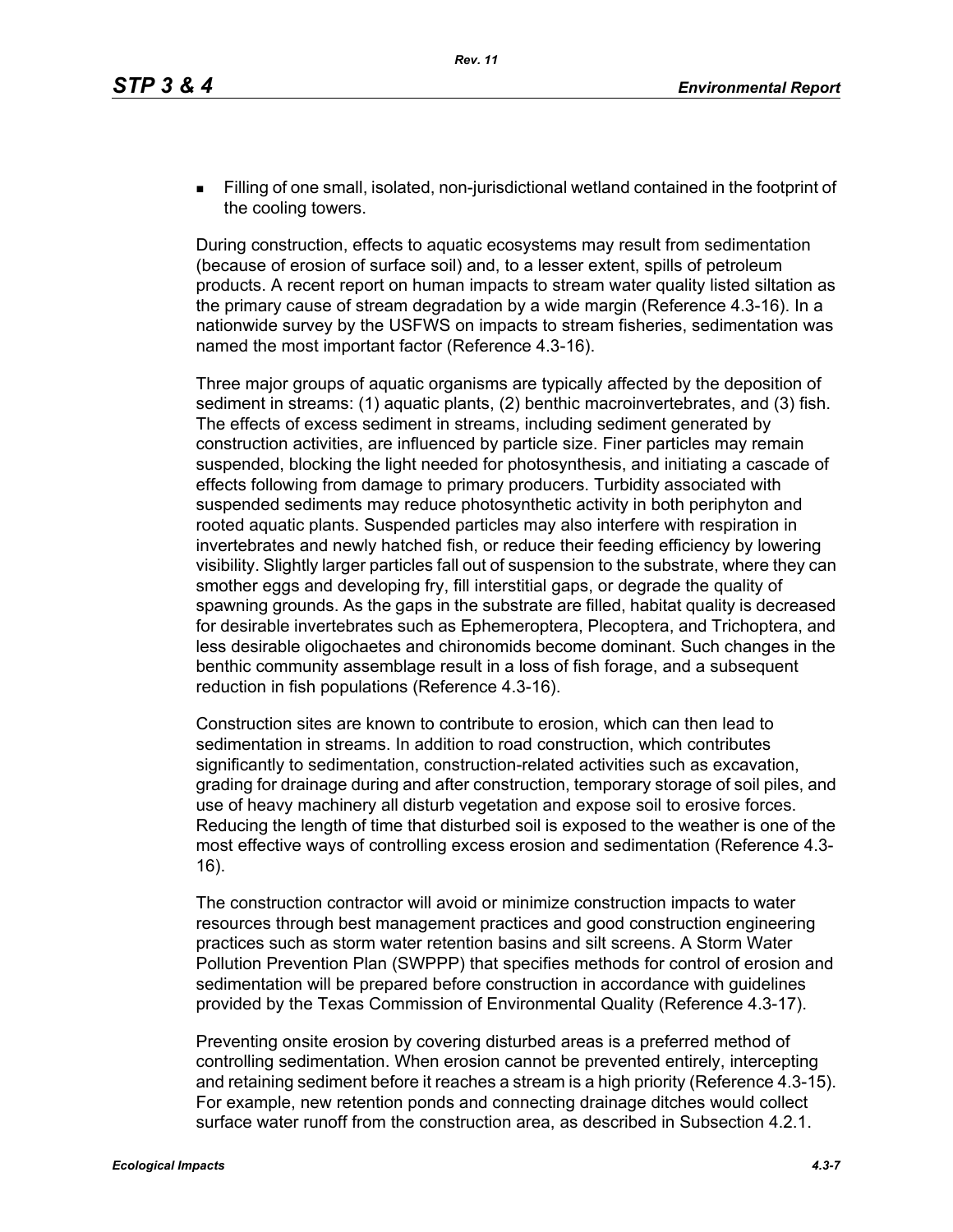Sediment carried in the water from construction and dewatering activities would be trapped in the ditches and ponds rather than carried to the point of discharge, thereby reducing the sediment load in receiving waters.

Any small spills of construction-related fluids, such as petroleum products, would be mitigated according to a Spill Contingency and Control Plan developed for construction activities.

No significant impacts to Little Robbins Slough or to the coastal marsh at its terminus at Matagorda Bay are expected. Construction of STP 3 & 4 will not require any alteration of Little Robbins Slough, and would not affect any rare or specially protected aquatic species in the man-made channel or in the coastal marshes of Matagorda Bay, as none occur there (Reference 4.3-12). Temporary, minimal sedimentation is possible, as discussed above.

Construction activities will not affect Kelly Lake, which is protected from sedimentation and surface runoff by a large drainage ditch.

#### **4.3.2.2 Impacts to Colorado River and Matagorda Bay**

As described in Subsection 4.2.1, no significant sedimentation or runoff into the Colorado River is expected from construction of the STP 3 & 4 generating facilities and associated infrastructure. The construction area is more than two miles from the river, and surface runoff would be channeled away from the river. Construction activities at the Reservoir Makeup Pumping Facility (RMPF) and Spillway and Blowdown Facilities (includes spillway discharge channel and blowdown pipeline) would be limited to installing new pumps in the existing bays at the RMPF.

STPNOC anticipates that some dredging will be required to prepare the existing barge slip for vessels transporting large components such as reactor vessels and steam generators to the STP site. Dredging for the barge slip would increase turbidity and siltation downstream of the barge slip area, which could affect spawning beds of freshwater fish species that spawn in shallows (e.g., sunfishes, some Notropids) or spawn in holes (e.g., catfish) in the immediate vicinity of the landing. Any impacts would occur over a relatively brief period (one spawning season) and would not produce long-term or lasting impacts. During construction of the existing barge slip, which involved removal of 50,000 cubic yards of earth along the west bank of the Colorado River, sheet piling was erected around the construction area to reduce soil erosion and limit downstream increases in turbidity and siltation. Similar measures could be employed to limit the effect of siltation associated with dredging. Less than one acre of benthic habitat and associated resident biota was believed destroyed by construction of the existing barge slip (Reference 4.3-12).

No threatened or endangered species are expected to be affected by the proposed construction. As part of the review of the original license application for STP 1 & 2, the USFWS provided a Section 7 consultation, under the Endangered Species Act Amendments of 1978 (PL 95-632), stating that no endangered or threatened aquatic species occurred near the site (Reference 4.3-11). However, a single blue sucker was captured in a gill net at a Colorado River sampling station 1.5 miles upstream of the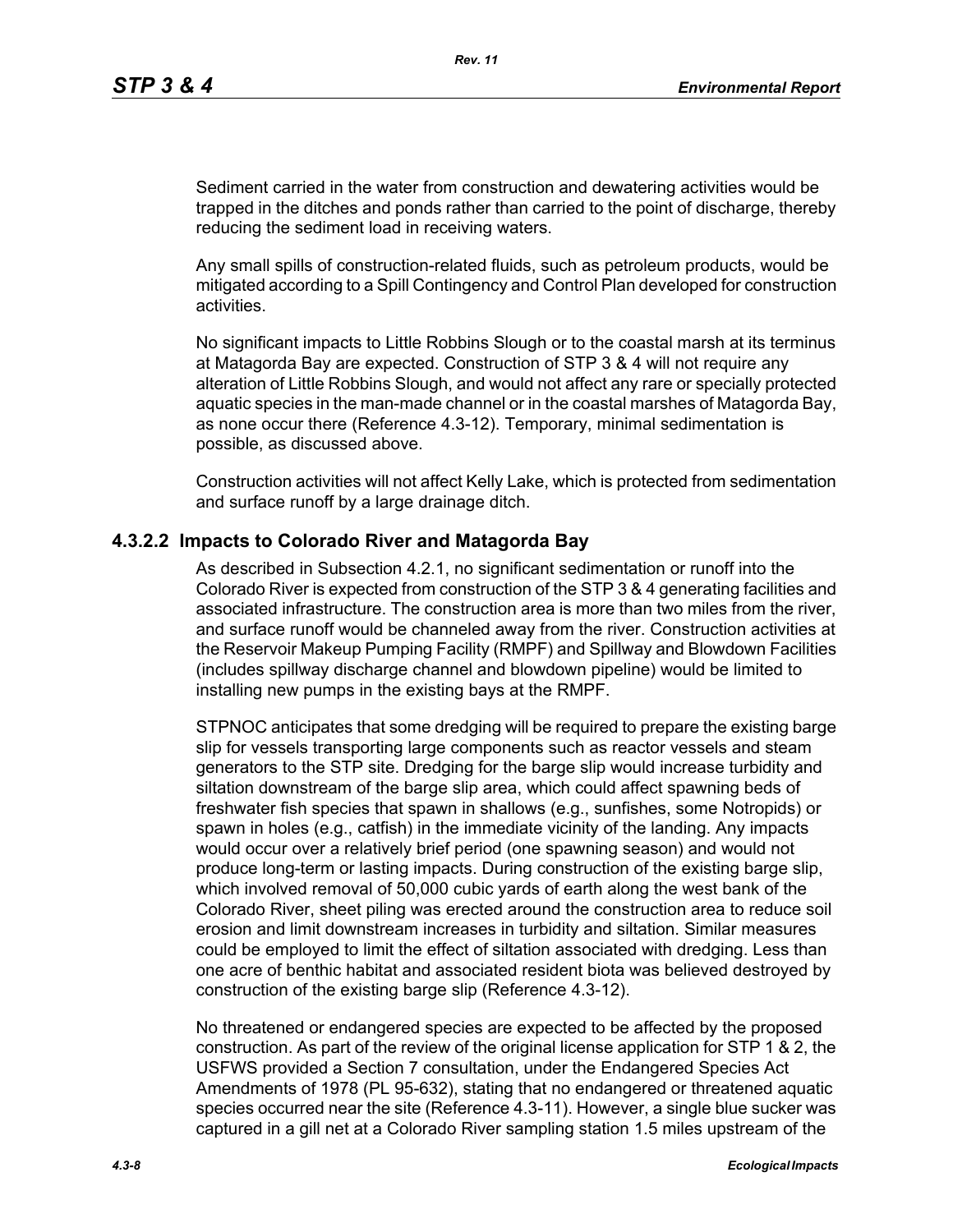STP site by biologists conducting preoperational surveys of the lower Colorado River in 1973 (Reference 4.3-2). The blue sucker is currently listed as Threatened by TPWD (Reference 4.3-18), but was not listed by the state at the time of capture in 1973. This species, which is found in large, unpolluted rivers with strong currents and firm (often gravel or rock) substrates (Reference 4.3-19, Reference 4.3-20, Reference 4.3-21), is known to exist in small numbers in segments of the Colorado River well upstream of the plant (Reference 4.3-22), but should not be affected by the proposed construction.

The assemblage of aquatic species present in the Colorado River near the project area varies throughout the year due to spawning and migration patterns of individual fish and invertebrate species, as described in Subsection 2.4.2. Interannual variability is also high, mediated by precipitation throughout the drainage basin (Reference 4.3-12).

The season of the year in which construction occurs would determine which specific aquatic resources within Matagorda Bay may be affected. However, because the area to be disturbed is small and in a protected near shore area that is already dedicated to intake functions, the overall impact on aquatic species is expected to be SMALL and temporary.

#### **4.3.2.3 Transmission Corridors**

No incremental effect on aquatic resources within the transmission corridors is expected to result from construction or operation of STP 3 & 4.

#### **4.3.2.4 Summary**

Construction activities that may cause erosion that could lead to harmful deposition in aquatic water bodies would be (1) of relatively short duration, (2) permitted and overseen by state and federal regulators (Reference 4.3-16), and (3) guided by an approved SWPPP. Some wetland habitats occur within the area expected to be affected by construction activities; however, no important aquatic species are expected to be affected. Impacts to aquatic communities from construction would be SMALL and temporary, and would not warrant mitigation.

#### **4.3.3 References**

- 4.3-1 "Ecological Survey Report Unit 3 and 4 Licensing Project, South Texas Project Electric Generating Station," ENSR Corporation, Prepared for STP Nuclear Operating Company by ENSR Corporation, Houston, Texas, Wadsworth, Texas, Document No. 10720-008, March 2007.
- 4.3-2 "South Texas Project, Units 1 and 2, Environmental Report," HL&PC (Houston Lighting and Power Company) 1974, Docket Nos. 50-498 and 50- 499, July 1, 1974, and subsequent amendments.
- 4.3-3 "Environmental Standard Review Plan: Standard Review Plans for Environmental Reviews for Nuclear Power Plants," NRC 1999. NUREG-1555, Office of Nuclear Reactor Regulation, Washington, D.C., October.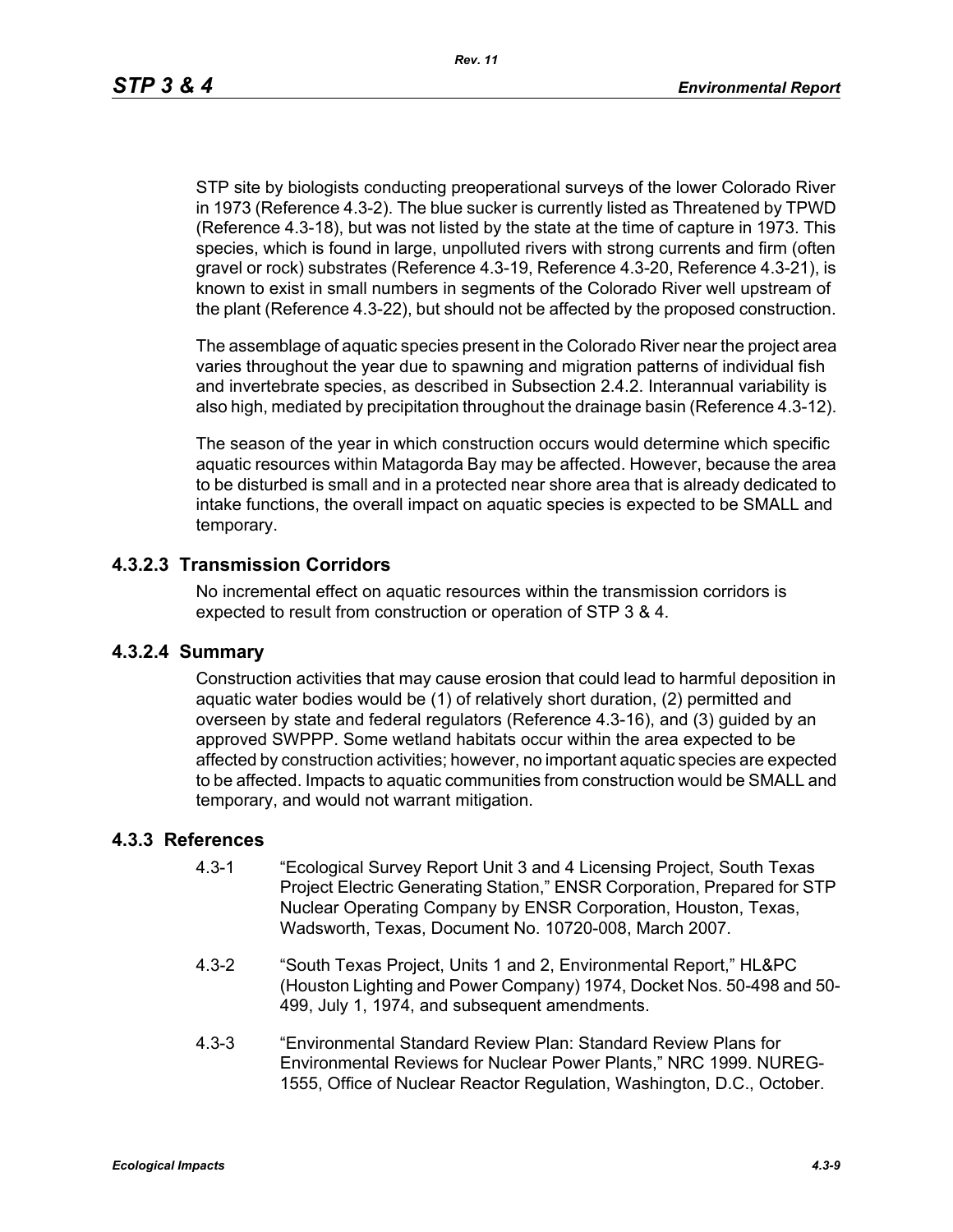- 4.3-4 Letter with enclosures to Ms. Moni Devora Belton, U.S. Fish and Wildlife Service, Houston, Texas, received from Ms. Sandra L. Dannhardt, Environmental Supervisor, South Texas Project. RE. Threatened and endangered species consultation, STPEGS Units 3 and 4 Licensing Project, Matagorda County, Texas. STI No. 32111260, January, 23, 2007.
- 4.3-5 Letter with enclosures to Mr. Rusty Stafford, National Oceanic and Atmospheric Administration, Galveston, Texas, received from Ms. Sandra L. Dannhardt, Environmental Supervisor, South Texas Project. RE. Threatened and endangered species consultation, STPEGS Units 3 and 4 Licensing Project, Matagorda County, Texas. STI No. 32111261, January, 23, 2007.
- 4.3-6 Letter with enclosures to Ms. Celeste Brancel, Texas Parks and Wildlife Department, Environmental Review Coordinator, Austin, Texas, received from Ms. Sandra L. Dannhardt, Environmental Supervisor, South Texas Project. RE. Threatened and endangered species consultation, STPEGS Units 3 and 4 Licensing Project, Matagorda County, Texas. STI No. 32111259, January 23, 2007.
- 4.3-7 "Endangered and Threatened Wildlife and Plants: Removing the Bald Eagle in the Lower 48 States from the List of Endangered and Threatened Wildlife, Final Rule." USFWS, Federal Register 72(130):37345-37372, 2007.
- 4.3-8 "National Bald Eagle Management Guidelines," USFWS, 2007. Available at http://www.fws.gov/migratorybirds/issues/BaldEagle/Mgmt.Guidelines.200 7.pdf.
- 4.3-9 "Environmental Impact Data Book," Golden 1980. Golden J., R. P. Ouellete, S. Saari, and P.N. Cheremisinoff, Ann Arbor Science Publishers, Ann Arbor, Michigan.
- 4.3-10 "Avian Collisions with Utility Structures: Biological Perspectives," Brown, W. M. 1993. Pp. 12-1 – 12-13 in Proceedings: Avian Interactions with Utility Structures, International Workshop. EPRI TR-103268, Electric Power Research Institute, Palo Alto, California.
- 4.3-11 "Final Environmental Statement Related to the Operation of South Texas Project, Units 1 and 2," NRC Docket Nos. 50-498 and 50-499. Houston Lighting and Power Company, et al. Office of Nuclear Reactor Regulation, 1986.
- 4.3-12 "Final Environmental Statement Related to the Proposed South Texas Project Units 1 & 2," NRC, Office of Nuclear Reactor Regulation, Washington, D.C., March, 1975.